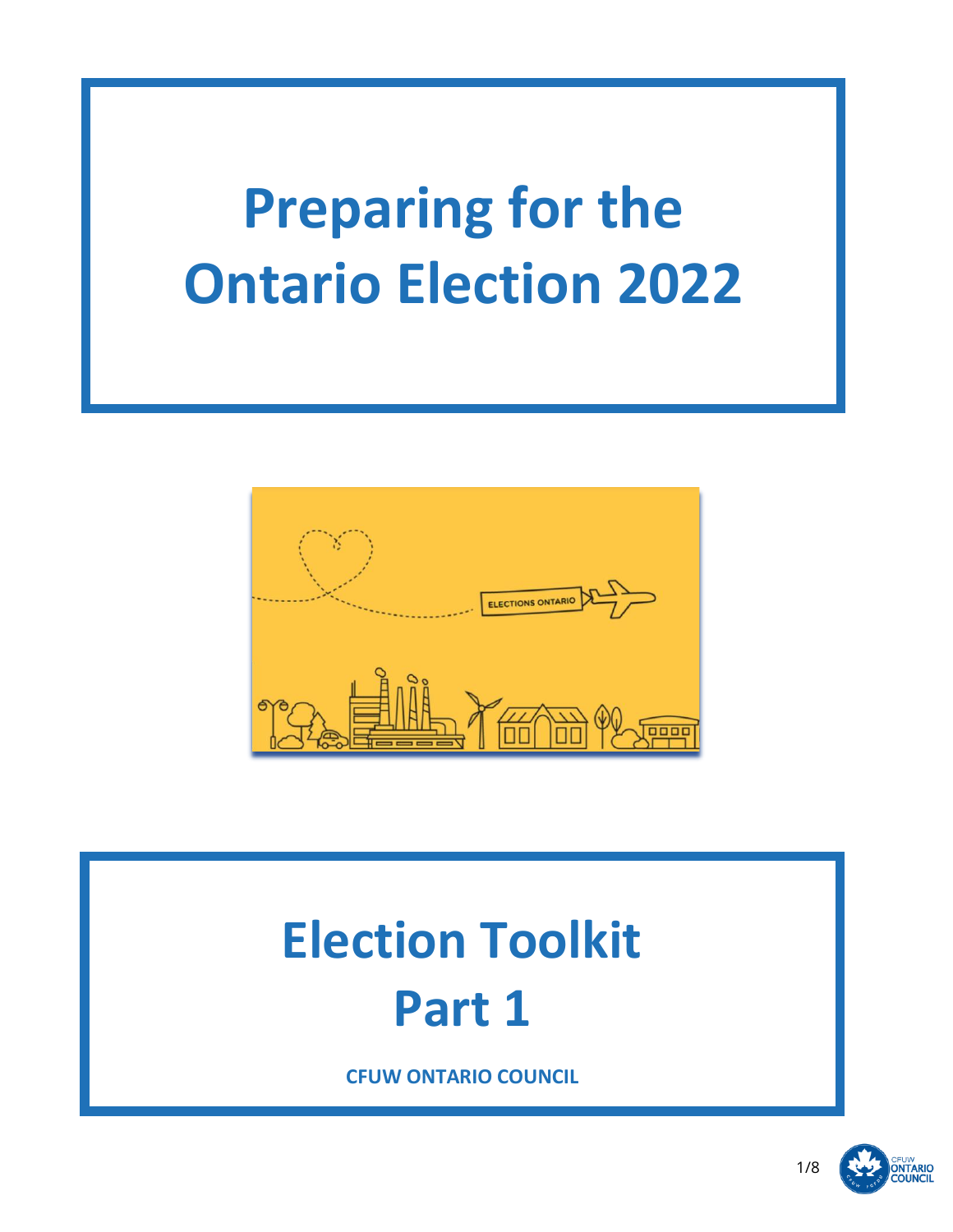| s  | M  |    | w  |                | F<br>3 | s<br>$\boldsymbol{\Lambda}$ |
|----|----|----|----|----------------|--------|-----------------------------|
|    |    |    | 1  | $\overline{2}$ |        |                             |
| 5  | 6  |    | 8  |                | 10     | 11                          |
| 12 | 13 | 14 | 15 | 16             | 17     | 18                          |
| 19 | 20 | 21 | 22 | - 23           | 24     | 25                          |
| 26 | 27 | 28 | 29 | 30             |        |                             |

Ontario will have an election on June 2<sup>nd</sup>, 2022. The government does have the right to call it earlier if it wishes, but unlikely.

### **ELECTION TOOLKITS FROM CFUW ONTARIO COUNCIL**

Part 1, *Preparing for the Ontario Election* published January, consists of the basics on how to prepare for and how to get involved both as a club and as an individual in the election process.

Part 2, *Our Issues of Concern* published February, consists of Backgrounders and potential questions on a number of issues important to CFUW Ontario Council.

We hope that you will gain some insight and information both for your personal use and for the Clubs. It is hoped that excerpts of these will be shared either by newsletters or social media.

#### **PREPARING FOR THE ONTARIO ELECTION 2022**

#### **Getting Informed**

| 1. What is the provincial government responsible for? | 3 |
|-------------------------------------------------------|---|
| 2. What is your riding (or constituency)?             | 4 |
| 3. Who are the candidates?                            | 4 |
| 4. What are the provincial issues?                    | 4 |
| 5. What are the local issues?                         | 4 |
| <b>Getting Involved</b>                               |   |
| 1. A voter                                            | 5 |
| 2. A poll official                                    | 5 |
| 3. A party supporter                                  | 6 |
| 4. An activist                                        | 6 |
| 5. A Club                                             | 7 |
| <b>Harassment</b>                                     | 8 |
|                                                       |   |

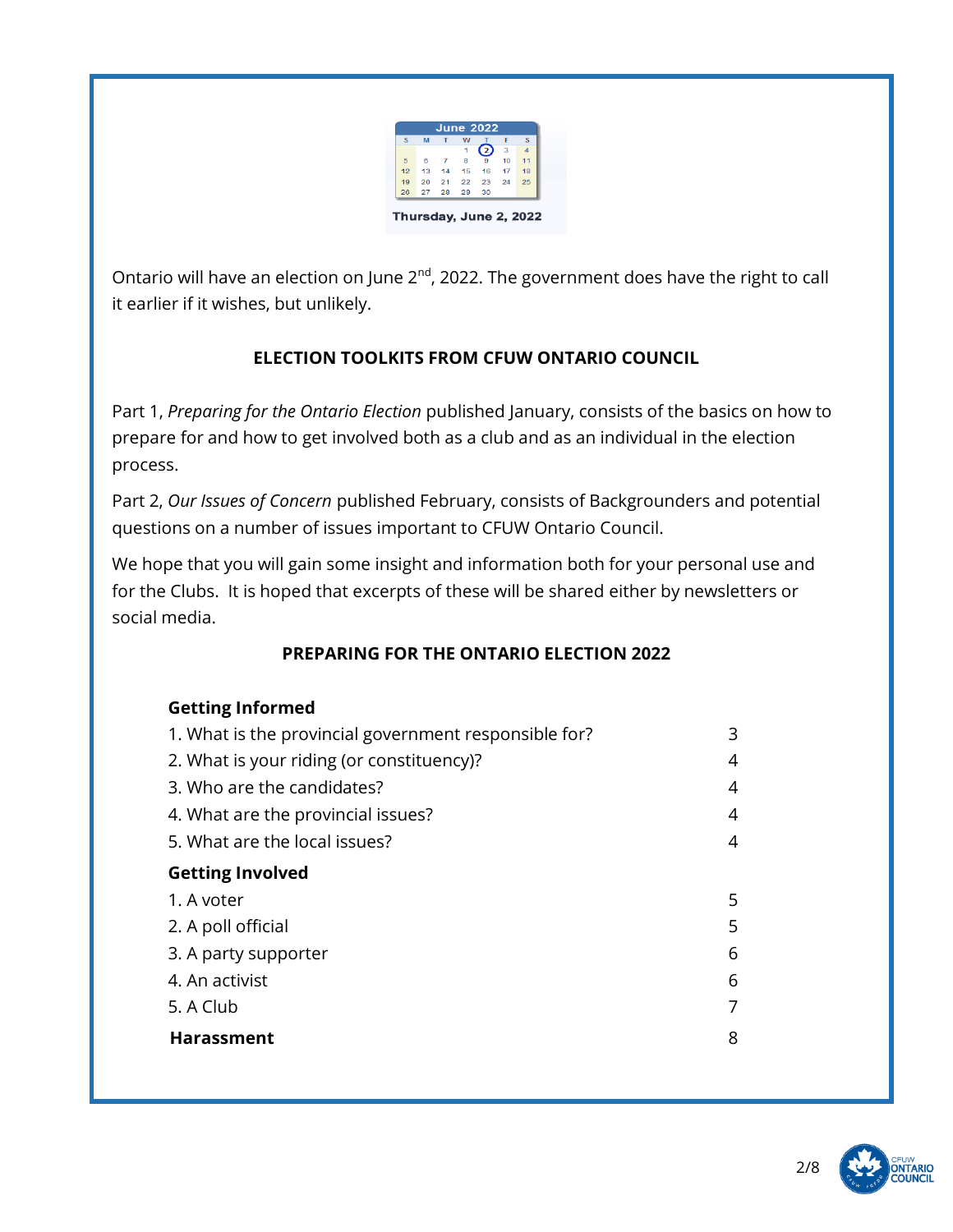**Election campaigns** - **how life has changed!** For organizations like CFUW, reacting to election campaigns is changing.

There are fewer and fewer All-Candidates meetings, and the traditional door-to-door campaign, connecting with the electorate, and "get out the vote" campaign are primary. Even in the time of COVID.



Door-to-door campaigns mean possible conversations – a chance to ask the candidate about their personal position on topics, perhaps even

something close to home such as a rezoning or an eviction. It's a chance for the potential politician to learn what's important to their community.

Door-to-door campaigns also mean the need for volunteers, for supporters to help, to fundraise, to put up signs, to be on phone banks, to drive on election day.

Campaigns of any type always have a place for community organizations like CFUW to organize group gatherings, to put out their positions via social media, to publish information and questions in the newsletters for club members to use – to do public awareness of issues and concerns.

## **GETTING INFORMED**

#### **1. What is the provincial government responsible for?**

The Provincial governments are responsible for issues that are explicitly given to them in Canada's written constitution the *Constitution Act, 1867*. Through the provincial legislature, the provincial government has the power to enact or amend laws and programs related to:

| Administration of Justice         | <b>Property and Civil Rights</b> |  |  |
|-----------------------------------|----------------------------------|--|--|
| Natural Resources and Environment | Hospitals and health services    |  |  |
| Education                         | <b>Social Services</b>           |  |  |

The province directly funds or transfers money to institutions to ensure the delivery of these important responsibilities, as well as provincial highways, culture and tourism, prisons, post-secondary education, and other services to Ontarians. The provincial legislature also has power over all municipal institutions in the province.

From the Association of Municipalities of Ontario

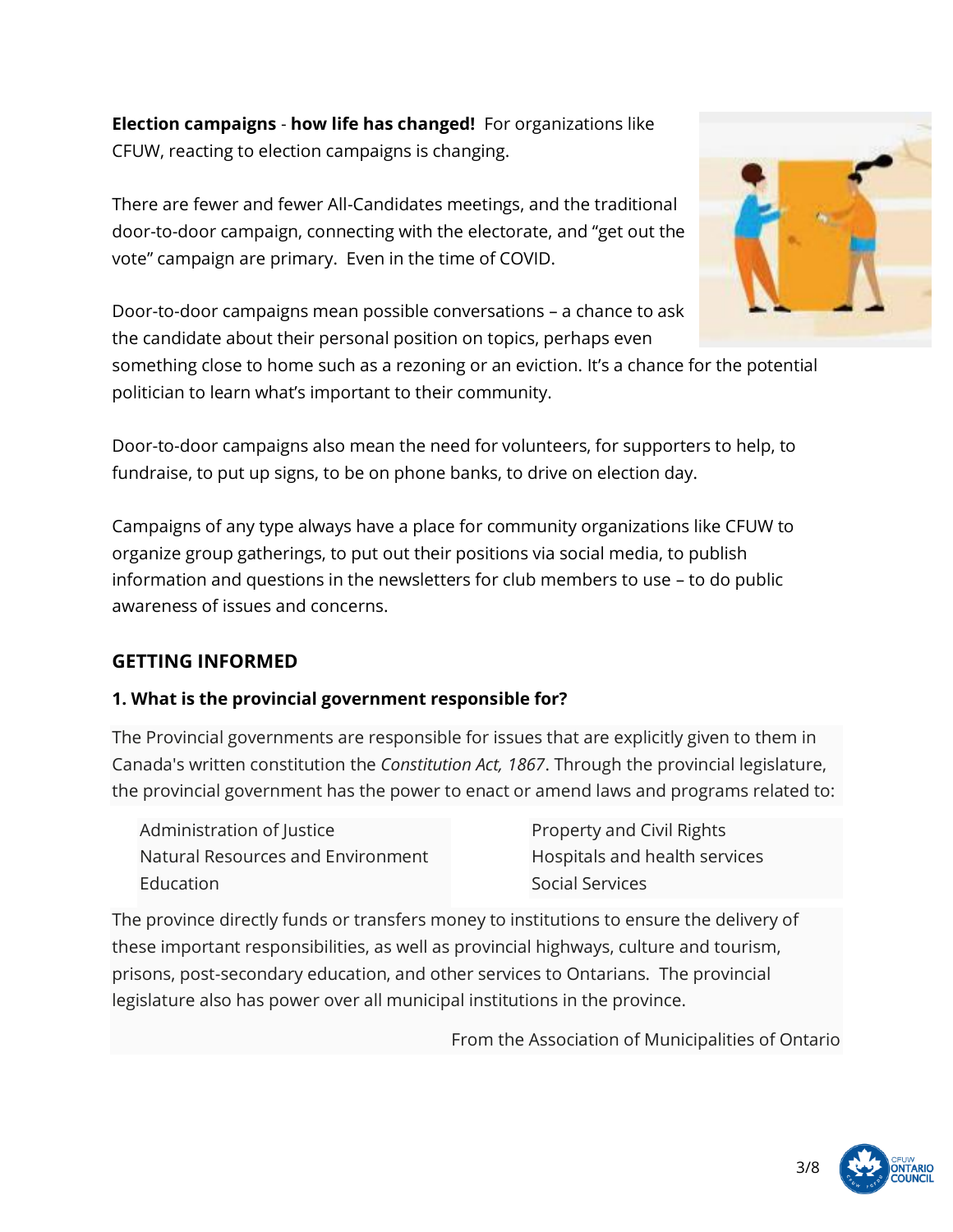#### **2. What is your riding (or constituency)?**

You most likely know already but just to check. Most are the same as the federal but not all, especially in the north.

<https://www.elections.on.ca/en/voting-in-ontario/electoral-districts.html>

#### **3. Who are the candidates?**

Check online to find your candidate. All ridings do not have candidates as yet:

- Wikipedia is following them. *Candidates of the 43rd Ontario general election* https://en.wikipedia.org/wiki/Candidates of the 43rd Ontario general election
- Progressive Conservatives: the current MPP or<https://ontariopc.ca/role/candidate/>
- Ontario NDP: <https://www.ontariondp.ca/>
- Ontario Liberals: <https://ontarioliberal.ca/>
- Ontario Green Party: <https://gpo.ca/find-candidate/>

#### **4. What are the provincial issues?**

At time of writing, many of the platforms were not available. Organizations, newspapers and the media will over the next few months begin checklists of important issues:

- Progressive Conservatives:<https://ontariopc.ca/>
- Ontario NDP:<https://www.ontariondp.ca/>
- Ontario Liberals:<https://ontarioliberal.ca/>
- Ontario Green Party:<https://gpo.ca/find-candidate/>

#### **5. What are the local issues?**

The provincial government is involved in local issues and services through funding, legislation, regulations, staffing and fundamentally determining the organization of municipalities. Finding out about issues usually starts with a chat with neighbours, club members, local advocacy groups. To learn more:

- Community and resident associations representing the neighbourhood: Google, your municipality or the local library can direct you.
- Local governments: check out your municipal website, call your councillor or alderman.
- Community newspapers: Ontario Community Newspapers Association <https://www.ocna.org/>
- Community media: Cable companies and networks have local TV shows in some areas.



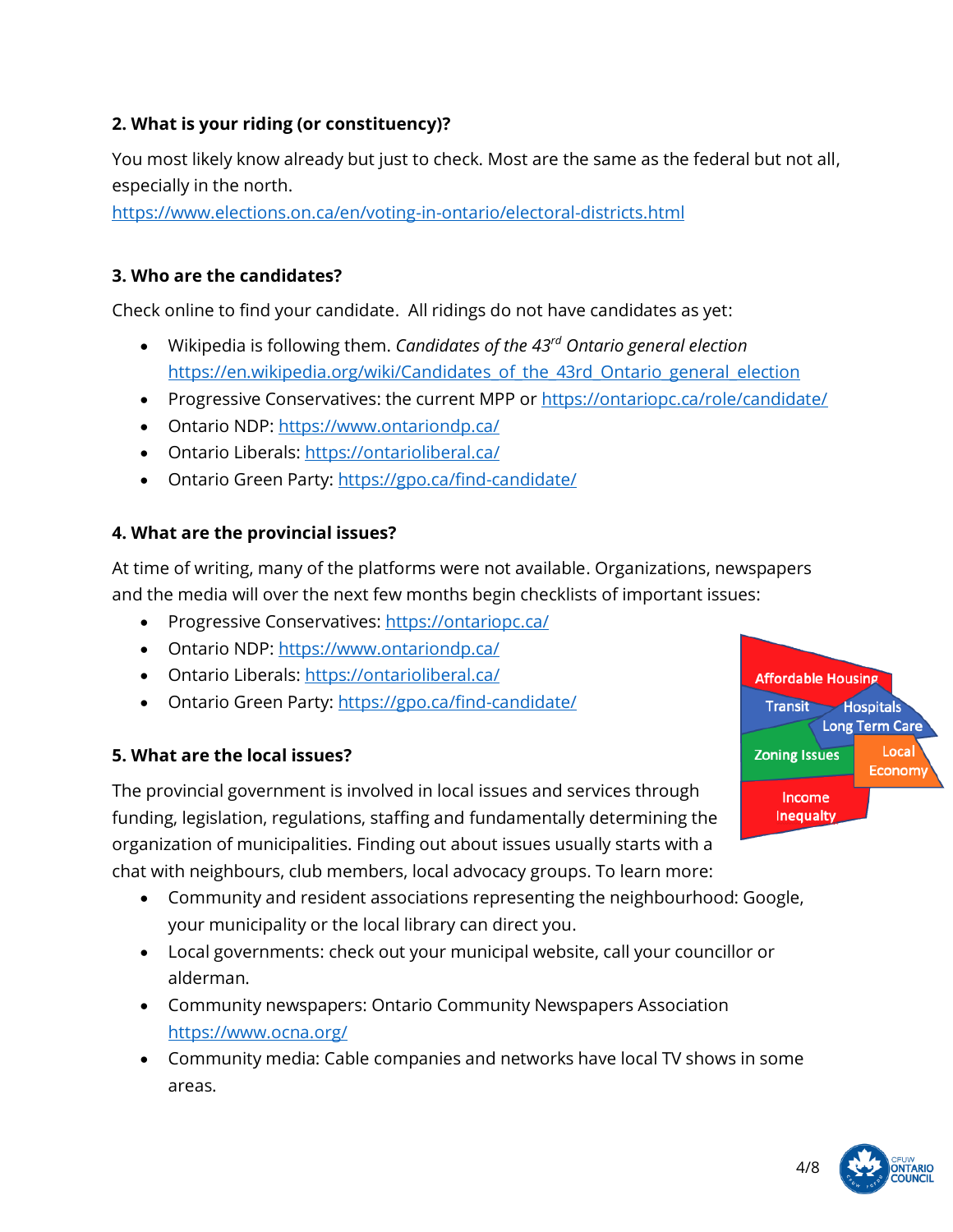• Community organizations representing groups or services: Google, your municipality or the local library can direct you.

#### **GETTING INVOLVED**

#### **1. A voter**

Voting in Ontario is handled by Elections Ontario. <https://www.elections.on.ca/en.html>

• Ways to vote and other questions are found under **Voting**. Voter information cards will be mailed as usual.



#### **2. A poll official**

From Elections Ontario: "If you are interested in working as a poll official at an advance voting location or on election day, you can begin to apply in March 2022. All positions will be posted on our website". <https://www.elections.on.ca/en.html>

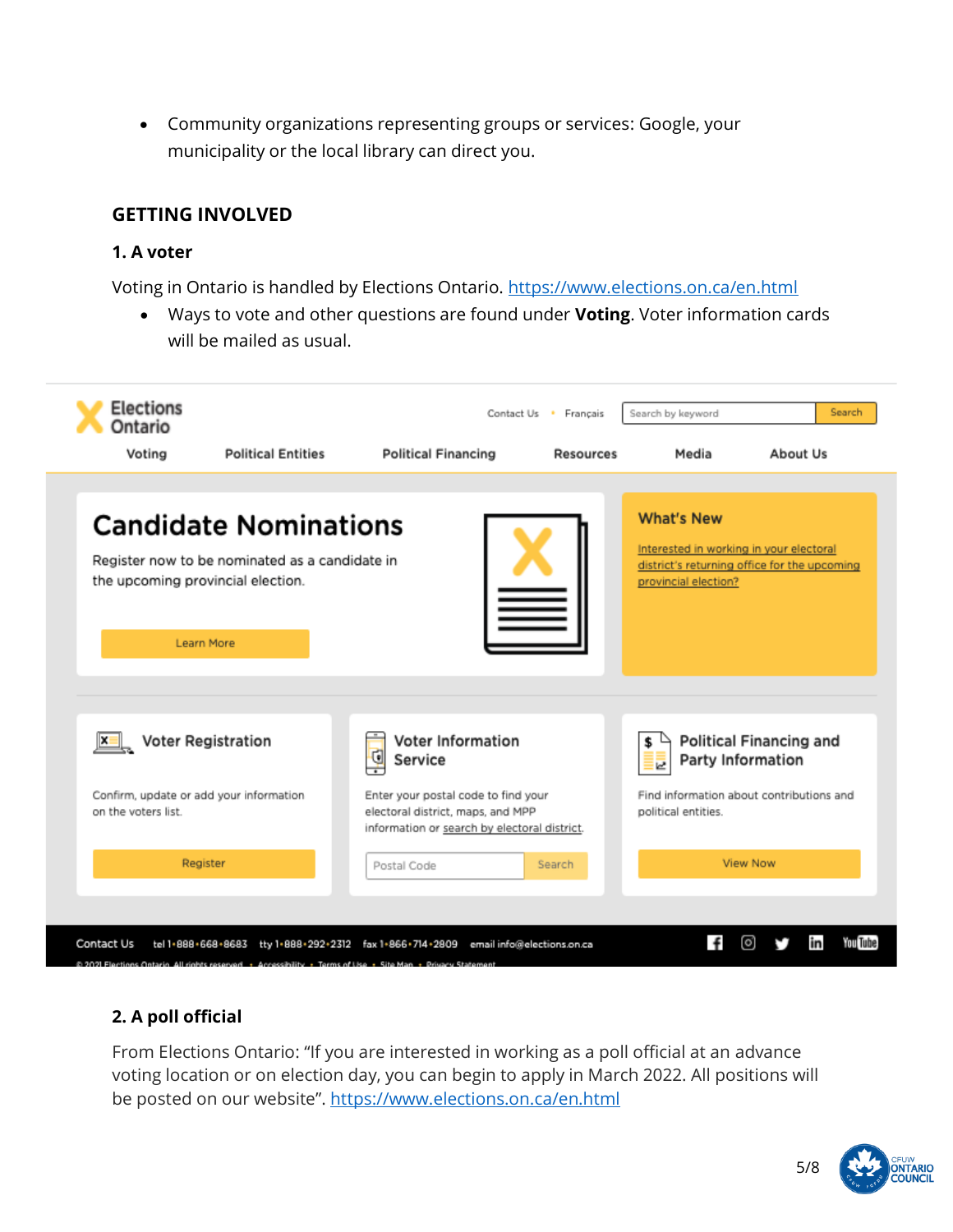#### **3. A party supporter**

Supporting a candidate can involve many things:

- Support female candidates. For many women just to get that nomination, they need support, funding and advice.
- Join the party associations to help them run campaigns.
- Donate to the party and to the candidate.
- Volunteer for the door knocking, signs, telephone contacts, helping to identify possible voters, and then helping to get out the vote on election day.
- Hold coffee parties for your candidate.

#### **4. An activist:**

You don't support a party, you support an issue:

- Research your issue. What can the candidates or their party do about it?
- Network find like-minded people, perhaps an organization to help.
- Ask your questions, both at the door or at meetings. After the election, it might be necessary to remind the newly elected MPP of their response.



WOMEN ET

#### **5. A club**

Good candidates want to know what people in the community want, what their issues and concerns are. Connecting with the community via door-to-door campaigning, and meetings either individually or all-candidates, gives them that.

Do ensure that any position the Club takes is based on CFUW policy.

Some things that your club might think of doing:

• Sharing information via newsletters or social media. Always remember that your first audience is your own organization.



6/8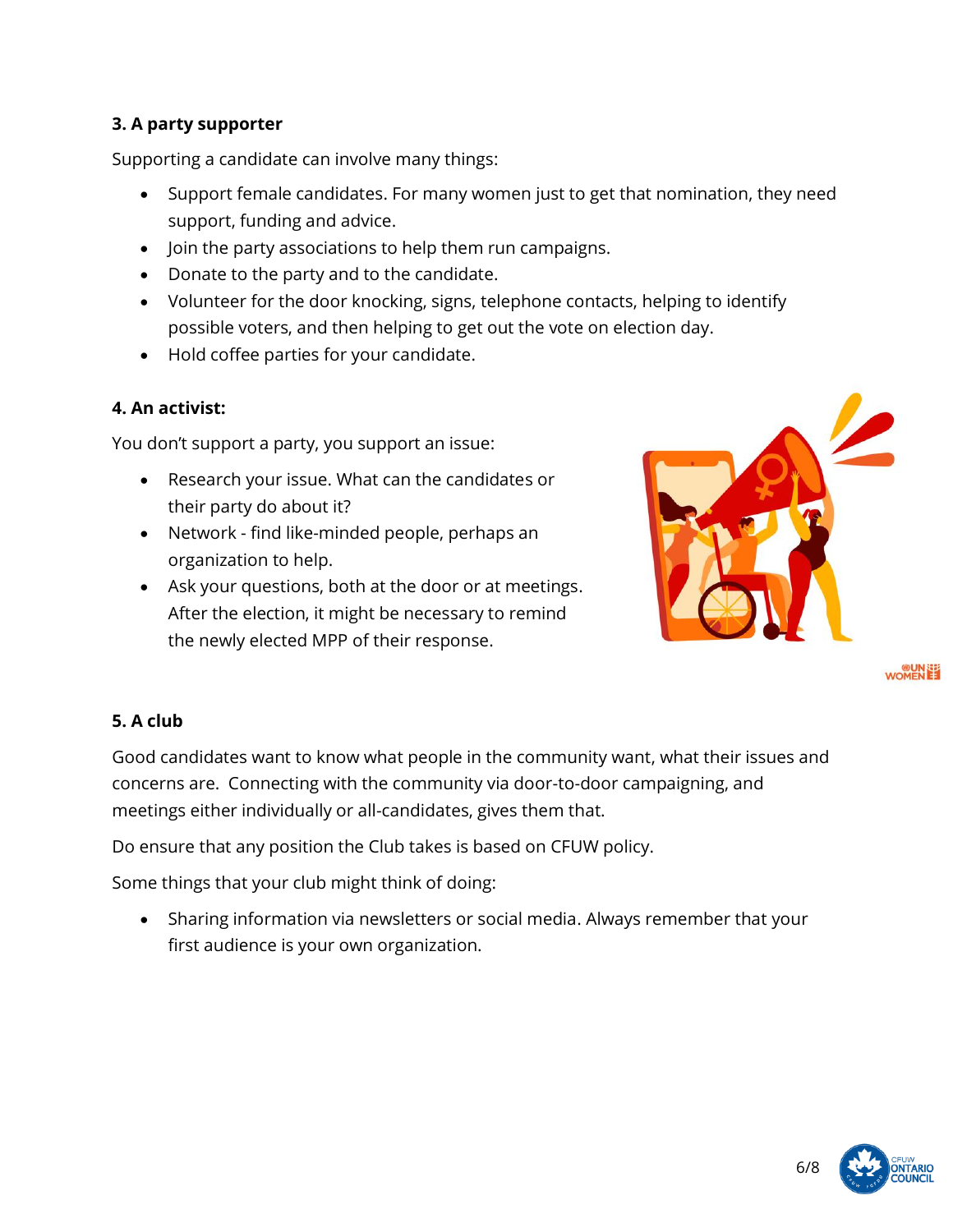• Share some of the links from this *Preparing for the Election*, and also from Part 2 of the Election Toolkit, *Issues of Concern* which includes a short backgrounder and

questions. Excerpts can be published in the newsletters or used in a .jpeg for social media campaigns.

> CFUW Windsor's use of National's Backgrounder for the federal campaign.

 $\mathbf{\hat{x}}$  When doing a social media campaign, using Facebook, Twitter, Instagram, do have multiple images and post quite often.



#### Key message

Everyone should live free from violence - but gender-based violence remains pervasive in Canadian society and threatens gender equality. A comprehensive, intersectional, and well-funded National Action Plan on Violence Against Women & Gender-Based Violence will help bring about systemic change that increases the safety for ALL women, girls, and gender-diverse people in Canada.

#### What is the issue?

Unequal power relations, sexism, racism, colonial violence, and discriminatory laws all have a profound impact on the prevalence of gender-based violence (GBV) in Canada. Preventing and addressing GBV requires a broad spectrum of federal actions including: a housing strategy, poverty reduction strategy, and a strategy to combat the opioid epidemic, in order to address the root causes of violence and insecurity. . 1in 2 women in Canada have experience at least one incidence of GBV since age 16 - 3,491 women & 2,724 children sleep in shelters every night because their home isn't safe · Indigenous women are killed at 7X the rate of non-Indigenous women in Canada Less than 1% of sexual assaults lead to conviction

- Candidates meetings:
	- $\star$  Traditionally clubs have held [All-Candidates meetings.](https://cfuwontcouncil.org/elections/) In the link, we have resources for holding these, including on Zoom, thanks to CFUW Brantford, Georgetown, Perth & District and Windsor.
	- $\hat{x}$  Meetings with individual candidates. As some candidates are not attending allcandidates meetings, consider having meetings with individual candidates instead.

CFUW Windsor is meeting with female candidates by party via Zoom for a one-hour meeting to discuss one issue, in this case Long-Term Care. Others may wish to focus on a number of areas.

• Collaborate with other organizations, join coalitions.

> From Facebook and Instagram: An All-Candidates meeting held for the federal election involving CFUWs Burlington and Oakville along with the local Retired Teachers of Ontario and the local coalition Advancement of Women Halton.